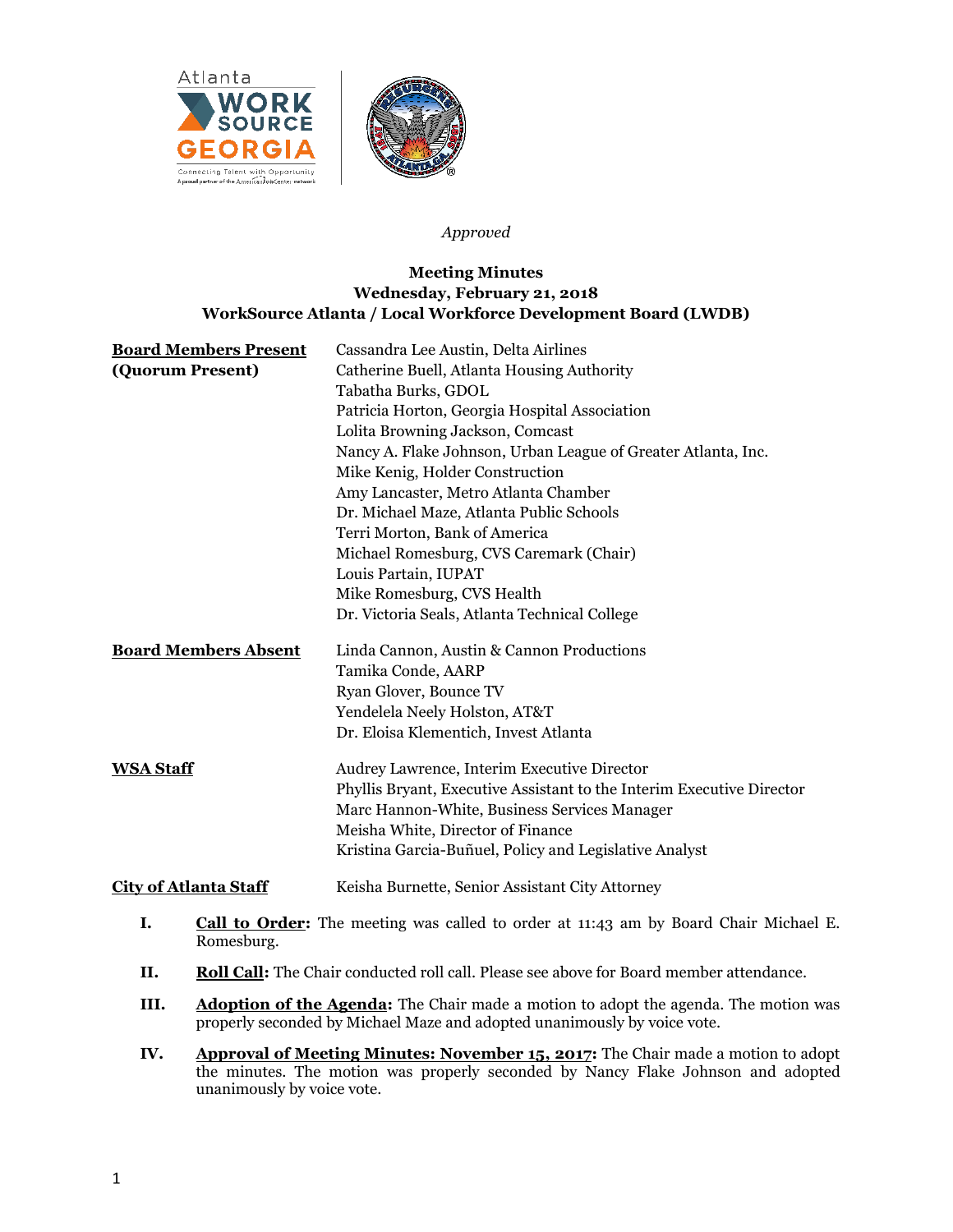**V. Welcome & Introduction:** Audrey Lawrence, the new interim executive director, introduced herself to the Board.

# **VI. New Business**

### *Action Item #1: Supportive Services Policy - Youth Incentive Payments*

The following changes to Article VIII ("Youth Incentive Payments") of the Supportive Services policy were presented by staff.

### **Section 8.01**

Some, but not all, recognized criteria for incentive payments include:

- A. Attainment of a Degree or Certificate: The participant must have earned a diploma or certificate that they did not possess prior to enrollment.
- B. Measurable Skills Gain
- C. Employment and Retention: The participant must obtain full-time unsubsidized employment in the targeted occupation/industry identified in the participant's ISS. The participant's employment retention within the same occupation/industry should also be considered.
- D. Completion of a WIOA youth program: The participant must complete a training activity or work-based education program.

#### **Section 8.02**

WIOA Youth Participants that have successfully achieved a pre-determined milestone that is directly tied to education and training activities or work experiences are eligible to receive an incentive payment. This incentive payment must be tied to a work experience or education and training activity that is reflected in the participant's Individual Services Strategy (ISS). The participant must be active in a WIOA youth program or follow-up activity.

*Incentive Amounts and Maximums:* Maximum incentive amounts and the number of incentive payments per youth shall be determined on a case-by-case basis.

*Documenting Incentive Payments:* All incentive payments must be fully documented in the Georgia Work Ready Online Participant Portal.

*Unallowable Incentive Payments:* All incentive payments paid with WIOA funds must comply with outlined Cost Principles in 2 CFR part 200. Incentives must not include entertainment, such as movie or sporting event tickets or gift cards to movie theaters or other venues whose sole purpose is entertainment. Additional unallowable uses include:

- i. Recruitment or referrals;
- ii. Rewards for submitting eligibility documentation;
- iii. Possession of a credential attained prior to enrollment; and,
- iv. Regular attendance or participation in a WIOA program where payment is to sustain participant's ongoing attendance or participation.

*Use of non-WIOA funds as Incentives:* The leveraging of private funds for incentives that WIOA cannot fund is permitted. When leveraging such funds, documentation must be in accordance with 2 CFR 200 Cost Principles and any other related federal and state regulatory requirements, which are subject to federal and state monitoring review.

A motion to approve was made by Catherine Buell and seconded by Nancy Flake Johnson. The motion was adopted by unanimous voice vote.

#### *Action Item #2: WIOA Eligibility Policy*

The following additions to Appendix D of WSA's Participant Eligibility Determination Guide were presented by staff.

*Family Size:* (1) A married couple and dependent children; (2) A parent or guardian and dependent children; or (3) A married couple.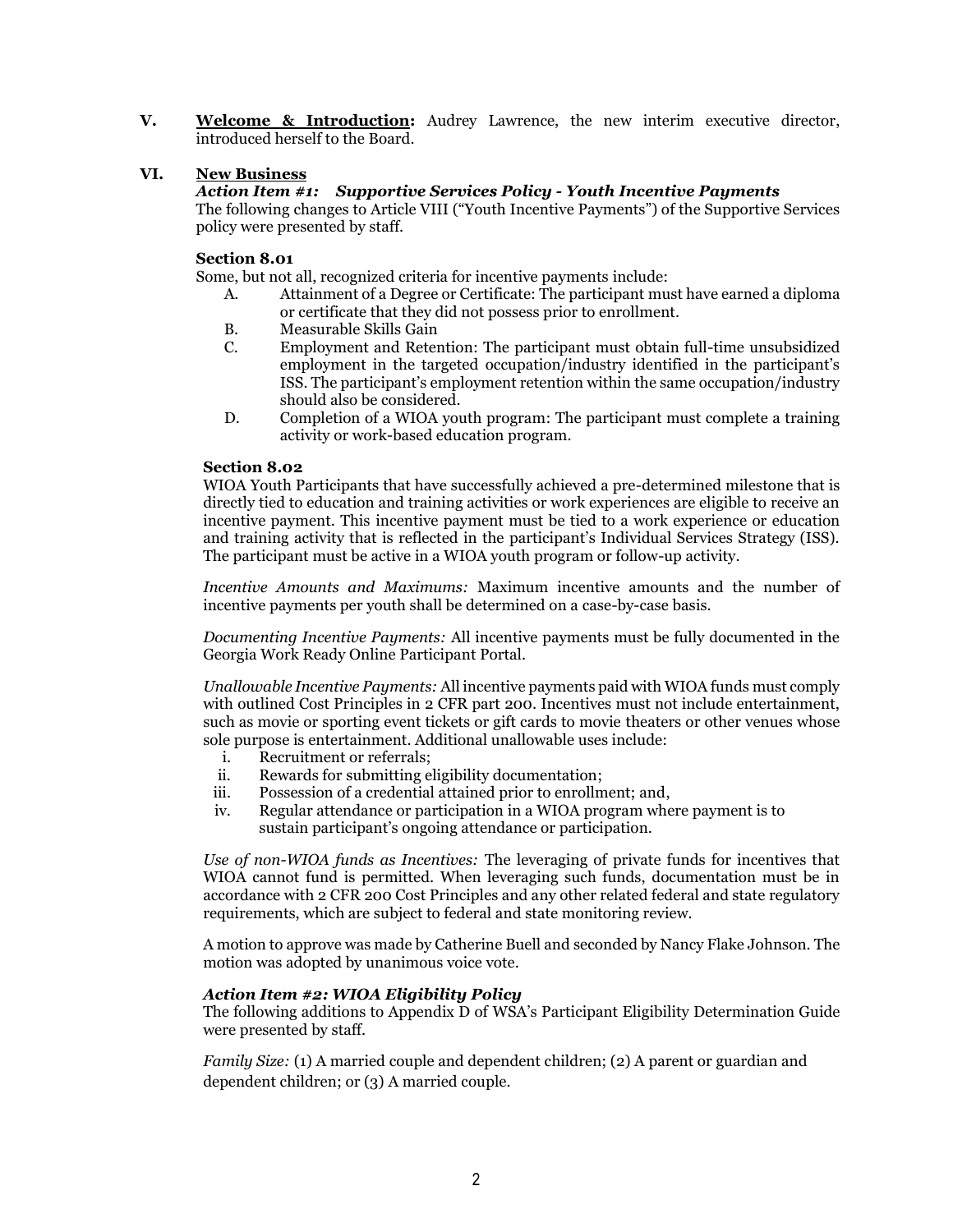*Low-Income:*

- 7. Homeless and foster youth are considered low income and do not need to meet any additional low-income criteria.
- 8. Out-of-School youth with a disability are not required to be low-income.
- 9. For In-School youth with a disability, use the youth's own income, rather than his or her family's income. The youth's income must meet the low-income definition and not exceed the higher of the poverty line or 70 percent of the LLSIL.

*Unlikely to Return:* In order to be considered as unlikely to return to a previous industry or occupation, an individual must meet at least one of the following criteria:

- The individual worked in a declining industry or occupation.
	- The individual has been actively seeking, but unable to find employment in their previous industry or occupation for a period of ninety days or more.
	- The individual is exiting/separating from active military duty under conditions other than dishonorable.
	- The individual is the spouse of an active military member and has experienced a loss of employment as a direct result of relocation to accommodate a permanent change in duty station of the spouse.
	- The individual worked in an industry or occupation for which there are limited job orders in Georgia Labor Market Explorer at the time of eligibility determination.
	- The individual is insufficiently educated and/or does not have the necessary skills for reentry into the former industry or occupation.
	- The individual cannot return to their previous industry or occupation because of physical or other limitations, which would prevent reentry into the former industry or occupation.

The following was deleted from the definition of *Income Determination*.

- 1. Unemployment compensation;
- 2. Child support payments;
- 3. Old age and survivors' insurance benefits received under section 202 of the Social Security Act (42 USC 402).
	- a. Old age and survivors insurance benefits include:
		- i. Social Security Survivor Benefits paid to people up to age 18 who have had a parent die and the parent paid wages into the system; and,
		- ii. Social Security Retirement Benefits paid to people who reached their social security age and have wages paid in the system.

A motion to approve was made by Nancy Flake Johnson and seconded by Catherine Buell. The motion was adopted by unanimous voice vote.

### *Action Item #3: Work Experience Policy - Length of Training*

The following changes to Article VII ("Timeframe") and Attachment A ("Work Experience Agreement") of the Work Experience policy were presented by staff.

To delete the following text: "The length of training will be for a period of no more than twelve (12) weeks at a maximum of forty (40) hours per week. The Executive Director must approve any extension and the reason for the extension must be documented."

And amending it to read as follows: "The length of training will be for a period of no more than sixteen (16) weeks at a maximum of forty (40) hours per week. The Executive Director must approve any extension and the reason for the extension must be documented."

A motion to approve was made by the Chair and seconded by Michael Maze. The motion was adopted by unanimous voice vote.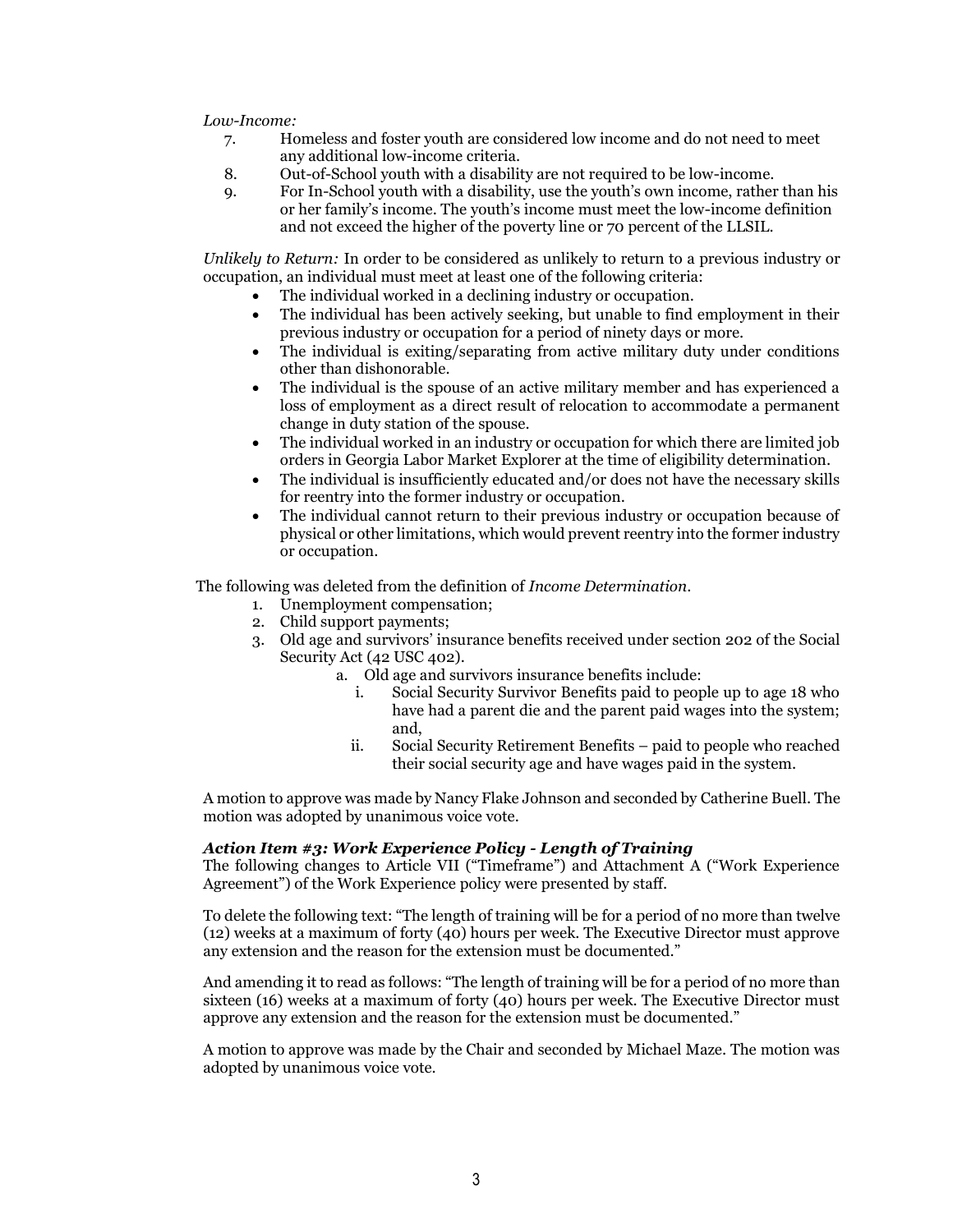### *Action Item #4: Individual Training Account Policy*

The following changes to Attachment A ("WorkSource Atlanta Eligible Training Provider Application"), Exhibit A ("Individual Training Account (ITA) Policies"), Section 12 ("Training Limitations") of the Eligible Training Provider policy were presented by staff.

- i. Up to \$7,000 in training costs, excluding support, may be expended for each participant for training programs up to one year in length of training. One year is defined as up to 52 calendar weeks from the initial start date of training. The limit of \$7,000 will apply in circumstances where training is designed to be completed in 52 weeks or less, even if the customer is unable to complete training under the usual program training schedule.
- ii. Up to \$10,000 in training costs, excluding support, may be expended for each participant for training programs up to two years in duration of training. No more than \$5000 will be provided towards training costs during any one 52 calendar week period as noted above.

A motion to approve was made by Nancy Flake Johnson and seconded by the Chair. The motion was adopted by unanimous voice vote.

## *Action Item #6: Eligible Training Provider Applications*

#### *Per Scholas*

Interim Executive Director Audrey Lawrence presented Per Scholas' eligible training provider application to Board members. A motion was made by the Chair and seconded by Nancy Flake Johnson to approve the application. The motion was adopted by unanimous voice vote.

A motion was made by the Chair to amend the agenda to add the eligible training provider application of Dover Training. The motion was seconded by Michael Maze and approved by unanimous voice vote.

### *Dover Training*

Interim Executive Director Audrey Lawrence presented Dover Training's eligible training provider application to Board members. A motion was made by the Chair and seconded by Nancy Flake Johnson to approve the application. The motion was adopted by unanimous voice vote.

## **VII. Finance Update**

Finance Director Meisha White presented the Board with the following budget update.